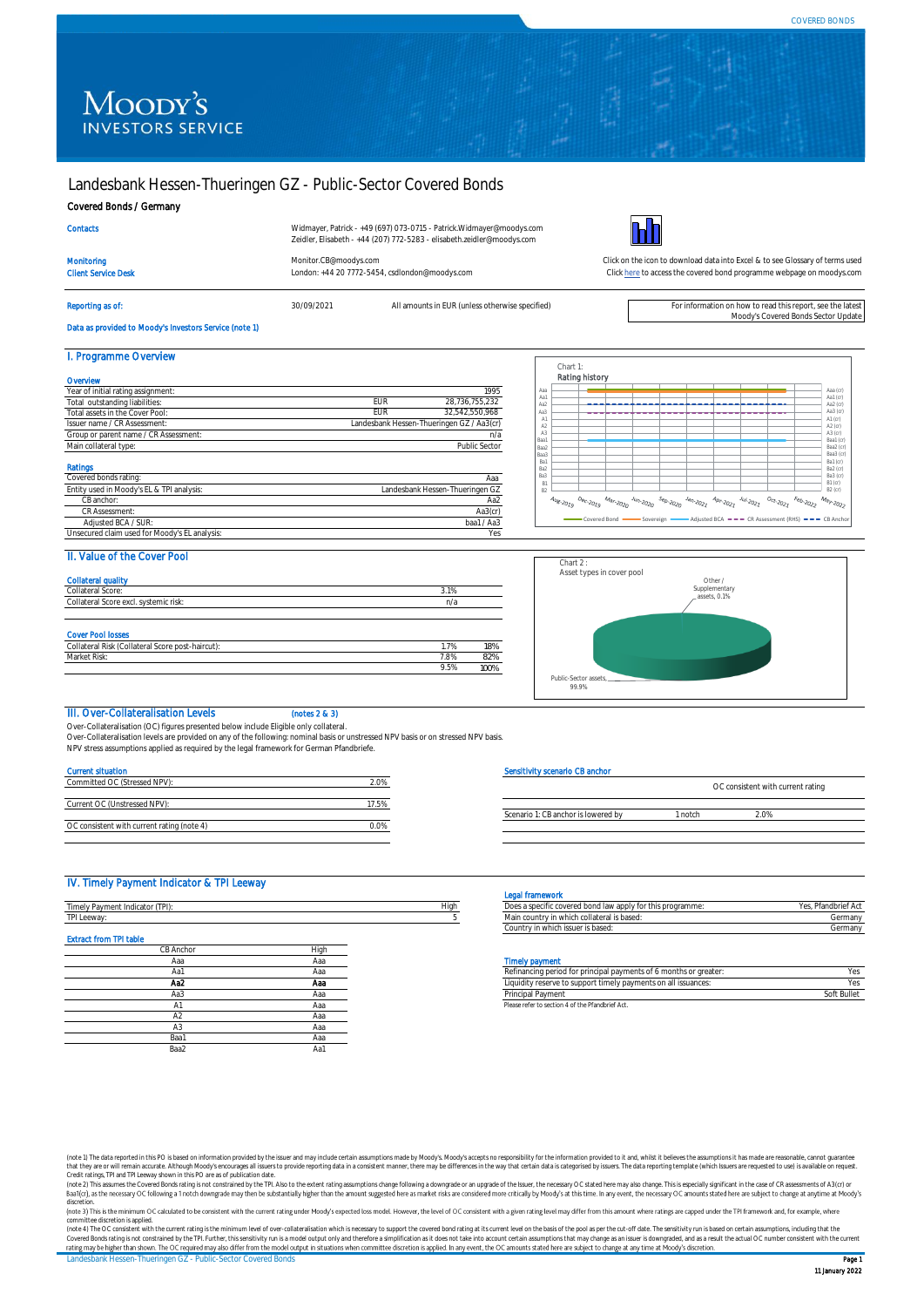### V. Asset Liability Profile

Chart 3 :



Stressed refinancing needs per quarter (% of liabilities)









### VI. Performance Evolution





This publication does not announce a credit rating action. For any credit ratings referenced in this publication, please see the<br>ratings tab on the issuer/entity page on <u>www.moodys.com .</u><br>for the most updated credit rating action information and rating history.

(note 5) This assumes no prepayment.<br>(note 6) Based on principal fows only. Assumptions include no prepayments, principal collections limited to the portion of assets that make up the amount of the liabilities plus committ

Landesbank Hessen-Thueringen GZ - Public-Sector Covered Bonds Page 2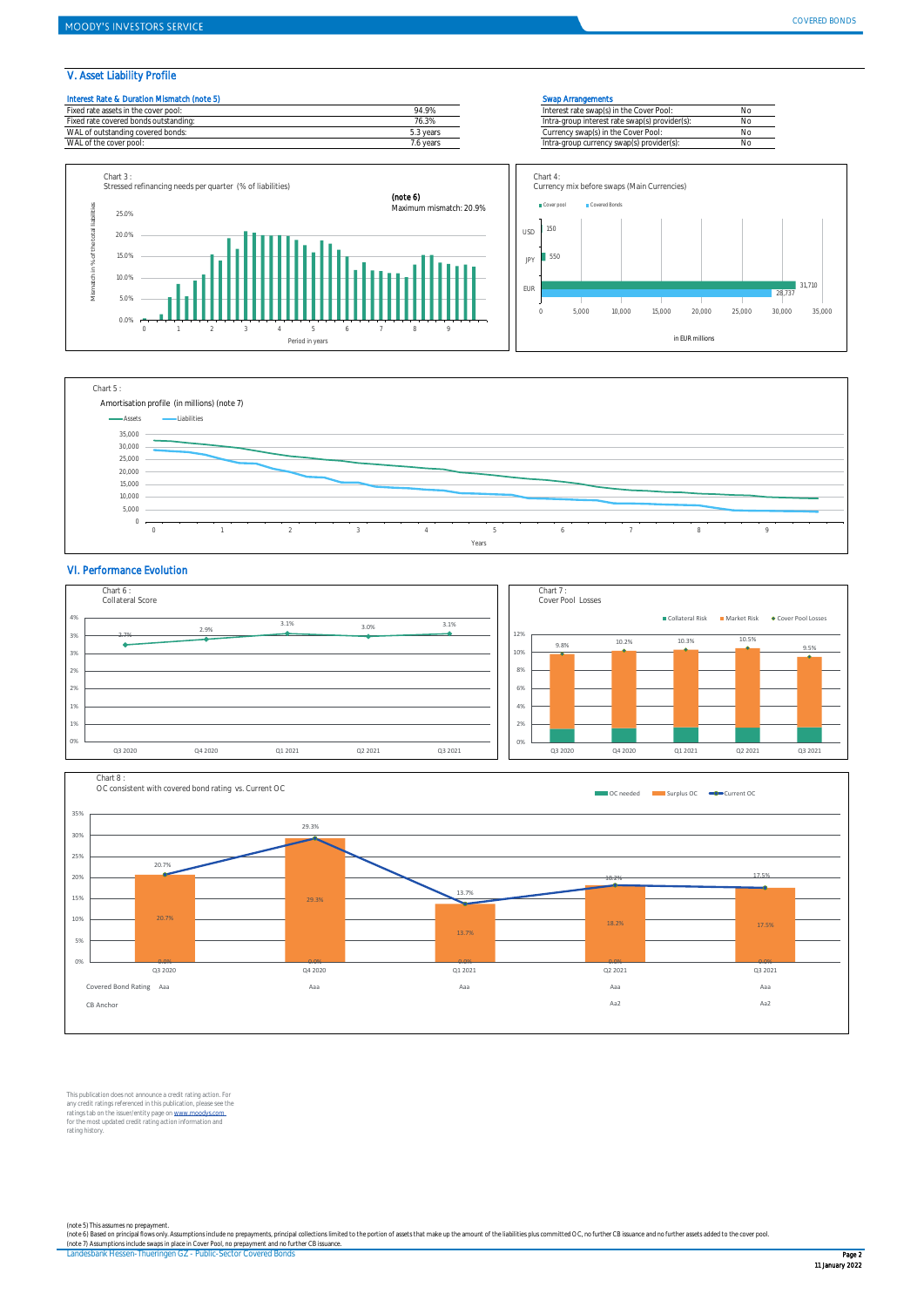### VII. Cover Pool Information - Public Sector Assets

| Overvlew                              |                      | Specific Loan and Borrower characteristics |
|---------------------------------------|----------------------|--------------------------------------------|
| Asset type:                           | <b>Public Sector</b> | Repo eligible loans / bonds:               |
| Asset balance:                        | 32.513.540.878       | Percentage of fixed rate loans / bonds:    |
| WA remaining Term (in months):        |                      | Percentage of bullet loans/ bonds:         |
| Number of borrowers:                  | 5,112                | Loans / bonds in non-domestic currency     |
| Number of Joans / bonds:              | 20.955               | Performance                                |
| Exposure to the 10 largest borrowers: | 27.3%                | Loans / bonds in arrears ( ≥ 2months - <   |
| Average exposure to borrowers:        | 6.360.239            | Loans / bonds in arrears ( ≥ 6months - <   |

| <b>rvlew</b>                          |                | Specific Loan and Borrower characteristics                 |       |
|---------------------------------------|----------------|------------------------------------------------------------|-------|
| Asset type:                           | Public Sector  | Repo eligible loans / bonds:                               | 1.7%  |
| Asset balance:                        | 32.513.540.878 | Percentage of fixed rate loans / bonds:                    | 94.9% |
| WA remaining Term (in months):        |                | Percentage of bullet loans/ bonds:                         | 35.6% |
| Number of borrowers:                  | 5,112          | Loans / bonds in non-domestic currency:                    | 2.5%  |
| Number of loans / bonds:              | 20.955         | Performance                                                |       |
| Exposure to the 10 largest borrowers: | 27.3%          | Loans / bonds in arrears ( $\geq$ 2months - < 6months):    | 0.0%  |
| Average exposure to borrowers:        | 6,360,239      | Loans / bonds in arrears ( $\geq 6$ months - < 12 months): | 0.0%  |
|                                       |                | Loans / bonds in arrears $( \geq 12$ months):              | 0.0%  |
|                                       |                | Loans / bonds in a foreclosure procedure:                  | 0.0%  |
|                                       |                |                                                            |       |

Chart B: Percentage of public sector assets

|                                             | Germany | Belgium | Austria | Other | <b>Totals</b> |
|---------------------------------------------|---------|---------|---------|-------|---------------|
| Direct claim against supranational          | 0.0%    | 0.0%    | 0.0%    | 0.0%  | 0.0%          |
| Direct claim against sovereign              | 0.2%    | 0.0%    | 0.2%    | 0.0%  | 0.3%          |
| Loan with quarantee of sovereign            | 0.0%    | 0.1%    | 0.0%    | 2.7%  | 2.8%          |
| Direct claim against region/federal state   | 27.6%   | 0.0%    | 0.0%    | 0.8%  | 28.4%         |
| Loan with quarantee of region/federal state | 9.2%    | 0.0%    | 2.3%    | 0.1%  | 11.5%         |
| Direct claim against municipality           | 49.0%   | 0.0%    | 0.0%    | 0.6%  | 49.6%         |
| Loan with quarantee of municipality         | 2.7%    | 2.5%    | 0.0%    | 0.2%  | 5.3%          |
| Others                                      | 2.1%    | 0.0%    | 0.0%    | 0.0%  | 2.1%          |
|                                             | 90.6%   | 2.6%    | 2.5%    | 4.3%  |               |





Public Sector Assets, 99.9%



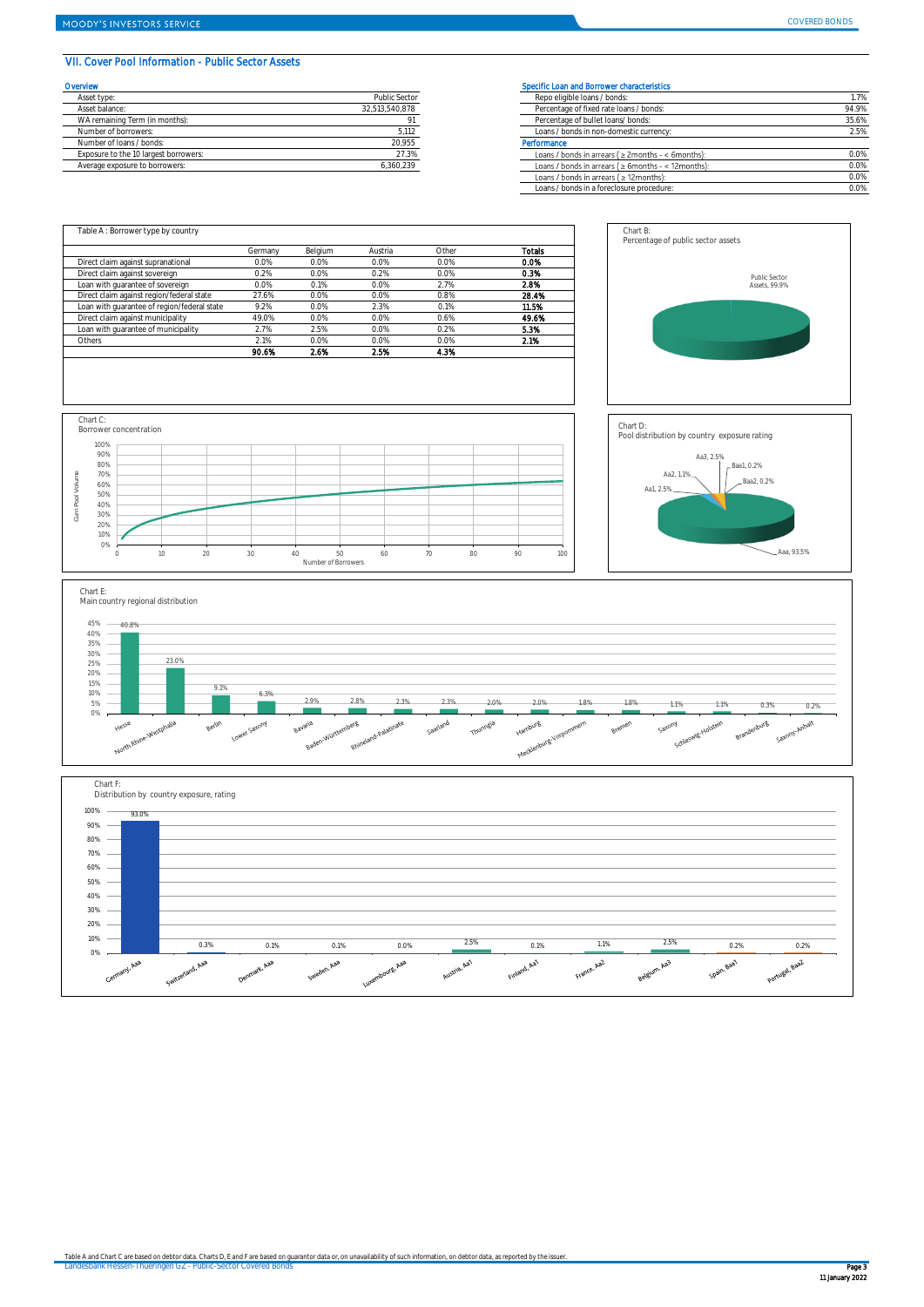# VIII. Cover Pool Information - Supplementary Assets

| Overvlew                       |                      | <b>Specific Loar</b> |
|--------------------------------|----------------------|----------------------|
| Asset type:                    | Supplementary Assets | Repo elic            |
| Asset balance:                 | 29.010.090           | Percenta             |
| WA remaining Term (in months): |                      | Percenta             |
| Number of assets:              |                      | Assets in            |
| Number of borrowers:           |                      | Performance          |
| Average assets size:           | 1.208.754            | Assets in            |
| Average exposure to borrowers: | 7.252.523            | Assets in            |

# **COVERTS Specific Loan and Borrower characteristics**

| Asset type:                    | Supplementary Assets | Repo eligible assets:                                        | n/d    |
|--------------------------------|----------------------|--------------------------------------------------------------|--------|
| Asset balance:                 | 29,010,090           | Percentage of fixed rate assets:                             | 100.0% |
| WA remaining Term (in months): |                      | Percentage of bullet assets:                                 | 100.0% |
| Number of assets:              |                      | Assets in non-domestic currency:                             | 100.0% |
| Number of borrowers:           |                      | Performance                                                  |        |
| Average assets size:           | 1,208,754            | Assets in arrears $(22 \text{ months} - 5 \text{ months})$ : | 0.0%   |
| Average exposure to borrowers: | 1.252.523            | Assets in arrears ( $\geq 6$ months - < 12 months):          | 0.0%   |
|                                |                      | Assets in arrears ( > 12 months):                            | 0.0%   |
|                                |                      | Assets in a enforcement procedure:                           | 0.0%   |

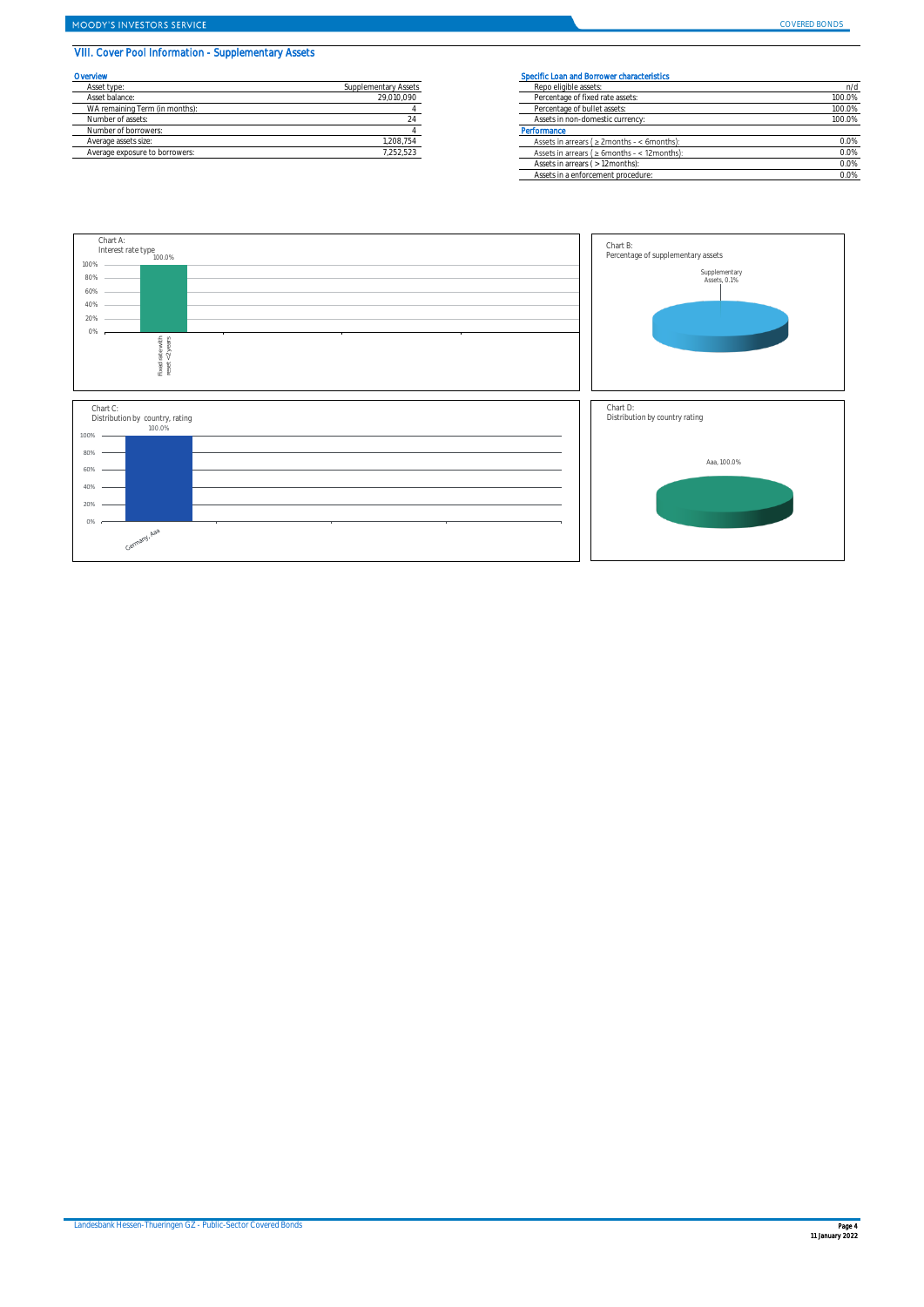# IX. Liabilities Information: Last 50 Issuances

| <b>ISIN</b>  | <b>Serles</b><br><b>Number</b> | Currency   | Outstanding<br>Amount | <b>Issuance</b><br><b>Date</b> | <b>Expected</b><br><b>Maturity</b> | <b>Extended</b><br><b>Maturity</b> | <b>Interest Rate</b><br><b>Type</b> | Coupon            | Principal<br>Payment |
|--------------|--------------------------------|------------|-----------------------|--------------------------------|------------------------------------|------------------------------------|-------------------------------------|-------------------|----------------------|
| DE000HLB41M4 | n/d                            | <b>EUR</b> | 750,000,000           | 06/09/2021                     | 06/09/2024                         | 06/09/2025                         | Floating rate                       | EURIBOR + 100 bps | Soft Bullet          |
| DE000HLB41D3 | n/d                            | EUR        | 750,000,000           | 08/04/2021                     | 08/10/2024                         | 08/10/2025                         | Floating rate                       | EURIBOR + 125 bps | Soft Bullet          |
| DE000HLB41C5 | n/d                            | EUR        | 750,000,000           | 26/03/2021                     | 26/03/2024                         | 26/03/2025                         | Floating rate                       | EURIBOR + 105 bps | Soft Bullet          |
| DE000HLB41B7 | n/d                            | EUR        | 750.000.000           | 22/03/2021                     | 22/09/2023                         | 22/09/2024                         | Floating rate                       | EURIBOR + 90 bps  | Soft Bullet          |
| DE000HLB4090 | n/d                            | EUR        | 750,000,000           | 16/03/2021                     | 16/03/2023                         | 16/03/2024                         | Floating rate                       | EURIBOR + 75 bps  | Soft Bullet          |
| DE000HLB40Y1 | n/d                            | <b>EUR</b> | 20.000.000            | 17/11/2020                     | 17/11/2060                         | 17/11/2061                         | Fixed rate                          | 1.050%            | Soft Bullet          |
| DE000HLB2YN4 | n/d                            | EUR        | 20.000.000            | 09/11/2020                     | 09/11/2060                         | 09/11/2061                         | Fixed rate                          | 0.980%            | Soft Bullet          |
| XF0000HEZL52 | n/d                            | EUR        | 3,082,500             | 30/09/2020                     | 30/09/2028                         | 30/09/2029                         | Fixed rate                          | 2.750%            | Soft Bullet          |
| DE000HLB4Z68 | n/d                            | EUR        | 20,000,000            | 15/07/2020                     | 15/07/2060                         | 15/07/2061                         | Fixed rate                          | 1.000%            | Soft Bullet          |
| DEOOOHLB4ZG1 | n/d                            | EUR        | 750.000.000           | 29/04/2020                     | 29/04/2024                         | 29/04/2025                         | Floating rate                       | EURIBOR + 150 bps | Soft Bullet          |
| DE000HLB4Y69 | n/d                            | EUR        | 750,000,000           | 23/04/2020                     | 23/10/2023                         | 23/10/2024                         | Floating rate                       | EURIBOR + 115 bps | Soft Bullet          |
| DE000HLB4Y36 | n/d                            | EUR        | 1.000.000.000         | 14/04/2020                     | 14/04/2023                         | 14/04/2024                         | Floating rate                       | EURIBOR + 95 bps  | Soft Bullet          |
| XF0000HEYVJ8 | n/d                            | <b>EUR</b> | 3.000.000             | 26/03/2020                     | 26/03/2060                         | 26/03/2061                         | Fixed rate                          | 1.220%            | Soft Bullet          |
| XF0000HEYVA7 | n/d                            | EUR        | 5.000.000             | 09/03/2020                     | 09/03/2040                         | 09/03/2041                         | Fixed rate                          | 0.645%            | Soft Bullet          |
| XF0000HEYUQ5 | n/d                            | EUR        | 20.000.000            | 28/01/2020                     | 28/01/2060                         | 28/01/2061                         | Fixed rate                          | 1.210%            | Soft Bullet          |
| XS2106579670 | n/d                            | EUR        | 750,000,000           | 22/01/2020                     | 22/01/2030                         | 22/01/2031                         | Fixed rate                          | 0.125%            | Soft Bullet          |
| XF0000HEYUG6 | n/d                            | EUR        | 25,000,000            | 15/01/2020                     | 14/01/2060                         | 14/01/2061                         | Fixed rate                          | 1.315%            | Soft Bullet          |
| XF0000HEYUC5 | n/d                            | EUR        | 5,000,000             | 13/01/2020                     | 13/01/2060                         | 13/01/2061                         | Fixed rate                          | 1.105%            | Soft Bullet          |
| XF0000HEYUD3 | n/d                            | EUR        | 5,000,000             | 13/01/2020                     | 13/01/2060                         | 13/01/2061                         | Fixed rate                          | 1.085%            | Soft Bullet          |
| DE000HLB4YE9 | n/d                            | EUR        | 5,000,000             | 10/12/2019                     | 10/12/2049                         | 10/12/2050                         | Fixed rate                          | 1.235%            | Soft Bullet          |
| XF0000HEYS07 | n/d                            | EUR        | 10.000.000            | 02/12/2019                     | 25/11/2049                         | 25/11/2050                         | Fixed rate                          | 1.050%            | Soft Bullet          |
| XS2086753204 | n/d                            | EUR        | 50.000.000            | 29/11/2019                     | 29/11/2021                         | 29/11/2022                         | Fixed rate                          | 0.010%            | Soft Bullet          |
| XF0000HEYTF0 | n/d                            | EUR        | 5.000.000             | 28/11/2019                     | 28/11/2044                         | 28/11/2045                         | Fixed rate                          | 1.065%            | Soft Bullet          |
| XF0000HEYTG8 | n/d                            | EUR        | 1.000.000             | 28/11/2019                     | 28/11/2044                         | 28/11/2045                         | Fixed rate                          | 1.065%            | Soft Bullet          |
| XF0000HEYSS5 | n/d                            | EUR        | 10,000,000            | 04/11/2019                     | 23/09/2049                         | 23/09/2050                         | Fixed rate                          | 0.955%            | Soft Bullet          |
| XF0000HEZL45 | n/d                            | EUR        | 3,167,269             | 30/09/2019                     | 30/09/2028                         | 30/09/2029                         | Fixed rate                          | 2.750%            | Soft Bullet          |
| XS2056484889 | n/d                            | EUR        | 1.000.000.000         | 26/09/2019                     | 26/09/2029                         | 26/09/2030                         | Fixed rate                          | 0.010%            | Soft Bullet          |
| XF0000HEYSB1 | n/d                            | EUR        | 5.000.000             | 20/09/2019                     | 19/09/2049                         | 19/09/2050                         | Fixed rate                          | 1.060%            | Soft Bullet          |
| XF0000HEYSC9 | n/d                            | EUR        | 5.000.000             | 20/09/2019                     | 19/09/2049                         | 19/09/2050                         | Fixed rate                          | 1.060%            | Soft Bullet          |
| XF0000HEYRY5 | n/d                            | EUR        | 5.000.000             | 06/09/2019                     | 06/09/2041                         | 06/09/2042                         | Fixed rate                          | 0.740%            | Soft Bullet          |
| XF0000HEYRZ2 | n/d                            | EUR        | 500,000               | 06/09/2019                     | 06/09/2041                         | 06/09/2042                         | Fixed rate                          | 0.740%            | Soft Bullet          |
| XF0000HEYRV1 | n/d                            | EUR        | 15,000,000            | 03/09/2019                     | 03/09/2052                         | 03/09/2053                         | Fixed rate                          | 0.740%            | Soft Bullet          |
| XF0000HEYRL2 | n/d                            | <b>EUR</b> | 5.000.000             | 14/08/2019                     | 14/08/2041                         | 14/08/2042                         | Fixed rate                          | 0.835%            | Soft Bullet          |
| XF0000HEYRM0 | n/d                            | EUR        | 500,000               | 14/08/2019                     | 14/08/2041                         | 14/08/2042                         | Fixed rate                          | 0.835%            | Soft Bullet          |
| XF0000HEYQ33 | n/d                            | EUR        | 5,000,000             | 19/07/2019                     | 19/07/2049                         | 19/07/2050                         | Fixed rate                          | 1.350%            | Soft Bullet          |
| XF0000HEYQ25 | n/d                            | EUR        | 5,000,000             | 19/07/2019                     | 19/07/2049                         | 19/07/2050                         | Fixed rate                          | 1.300%            | Soft Bullet          |
| XF0000HEYQW1 | n/d                            | EUR        | 20.000.000            | 09/07/2019                     | 09/07/2049                         | 09/07/2050                         | Fixed rate                          | 1.070%            | Soft Bullet          |
| XF0000HEYQU5 | n/d                            | EUR        | 5.000.000             | 04/07/2019                     | 04/07/2041                         | 04/07/2042                         | Fixed rate                          | 1.030%            | Soft Bullet          |
| XF0000HEYPH4 | n/d                            | <b>EUR</b> | 27.000.000            | 26/04/2019                     | 26/11/2043                         | 26/11/2044                         | Fixed rate                          | 1.420%            | Soft Bullet          |
| XF0000HEYN69 | n/d                            | EUR        | 75.000.000            | 08/04/2019                     | 29/12/2023                         | 29/12/2024                         | Zero Bond                           | Zero              | Soft Bullet          |
| XF0000HEYN77 | n/d                            | EUR        | 100.000.000           | 08/04/2019                     | 30/12/2024                         | 30/12/2025                         | Fixed rate                          | 0.095%            | Soft Bullet          |
| XF0000HEYNX6 | n/d                            | EUR        | 1,000,000             | 27/03/2019                     | 27/03/2034                         | 27/03/2035                         | Fixed rate                          | 0.920%            | Soft Bullet          |
| XF0000HEYNP2 | n/d                            | EUR        | 1,000,000             | 21/03/2019                     | 21/03/2039                         | 21/03/2040                         | Fixed rate                          | 1.223%            | Soft Bullet          |
| XF0000HEYNN7 | n/d                            | EUR        | 10.000.000            | 21/03/2019                     | 21/03/2039                         | 21/03/2040                         | Fixed rate                          | 1.223%            | Soft Bullet          |
| XF0000HEYMP4 | n/d                            | EUR        | 2.000.000             | 25/02/2019                     | 25/02/2039                         | 25/02/2040                         | Fixed rate                          | 1.287%            | Soft Bullet          |
| XF0000HEYMN9 | n/d                            | <b>EUR</b> | 3.000.000             | 25/02/2019                     | 25/02/2039                         | 25/02/2040                         | Fixed rate                          | 1.287%            | Soft Bullet          |
| XF0000HEYMQ2 | n/d                            | EUR        | 5.000.000             | 25/02/2019                     | 25/02/2039                         | 25/02/2040                         | Fixed rate                          | 1.287%            | Soft Bullet          |
| XF0000HEYMM1 | n/d                            | EUR        | 20.000.000            | 25/02/2019                     | 25/02/2039                         | 25/02/2040                         | Fixed rate                          | 1.287%            | Soft Bullet          |
| XF0000HEYL87 | n/d                            | <b>FUR</b> | 25.000.000            | 21/02/2019                     | 22/02/2049                         | 22/02/2050                         | Fixed rate                          | 1.730%            | Soft Bullet          |
| DE000HLB4WA1 | n/d                            | EUR        | 20.000.000            | 19/02/2019                     | 21/02/2022                         | 21/02/2023                         | Zero Bond                           | Zero              | Soft Bullet          |